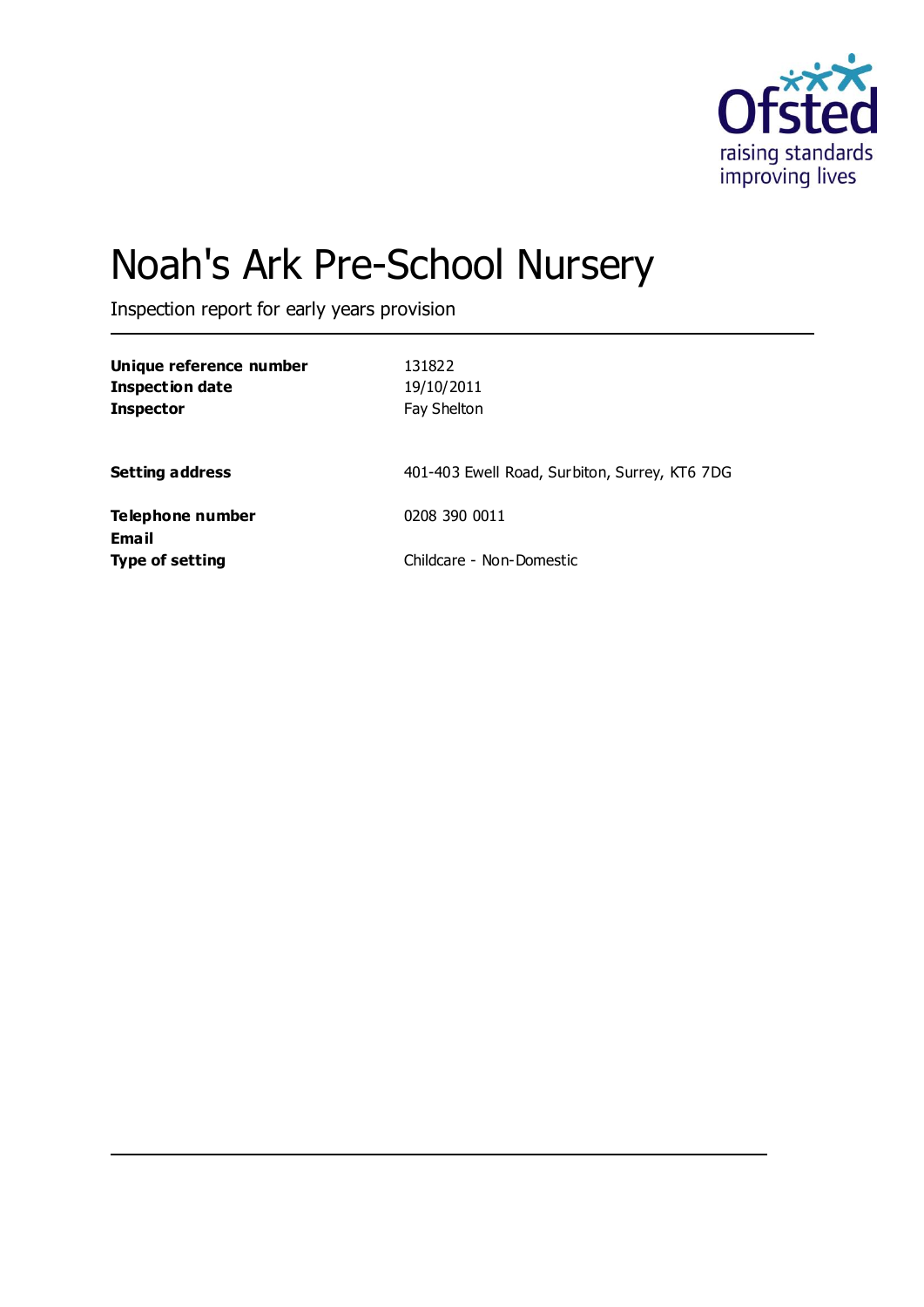The Office for Standards in Education, Children's Services and Skills (Ofsted) regulates and inspects to achieve excellence in the care of children and young people, and in education and skills for learners of all ages. It regulates and inspects childcare and children's social care, and inspects the Children and Family Court Advisory Support Service (Cafcass), schools, colleges, initial teacher training, work-based learning and skills training, adult and community learning, and education and training in prisons and other secure establishments. It assesses council children's services, and inspects services for looked after children, safeguarding and child protection.

If you would like a copy of this document in a different format, such as large print or Braille, please telephone 0300 123 1231, or email enquiries@ofsted.gov.uk.

You may copy all or parts of this document for non-commercial educational purposes, as long as you give details of the source and date of publication and do not alter the information in any way.

T: 0300 123 1231 Textphone: 0161 618 8524 E: enquiries@ofsted.gov.uk W: [www.ofsted.gov.uk](http://www.ofsted.gov.uk/)

© Crown copyright 2011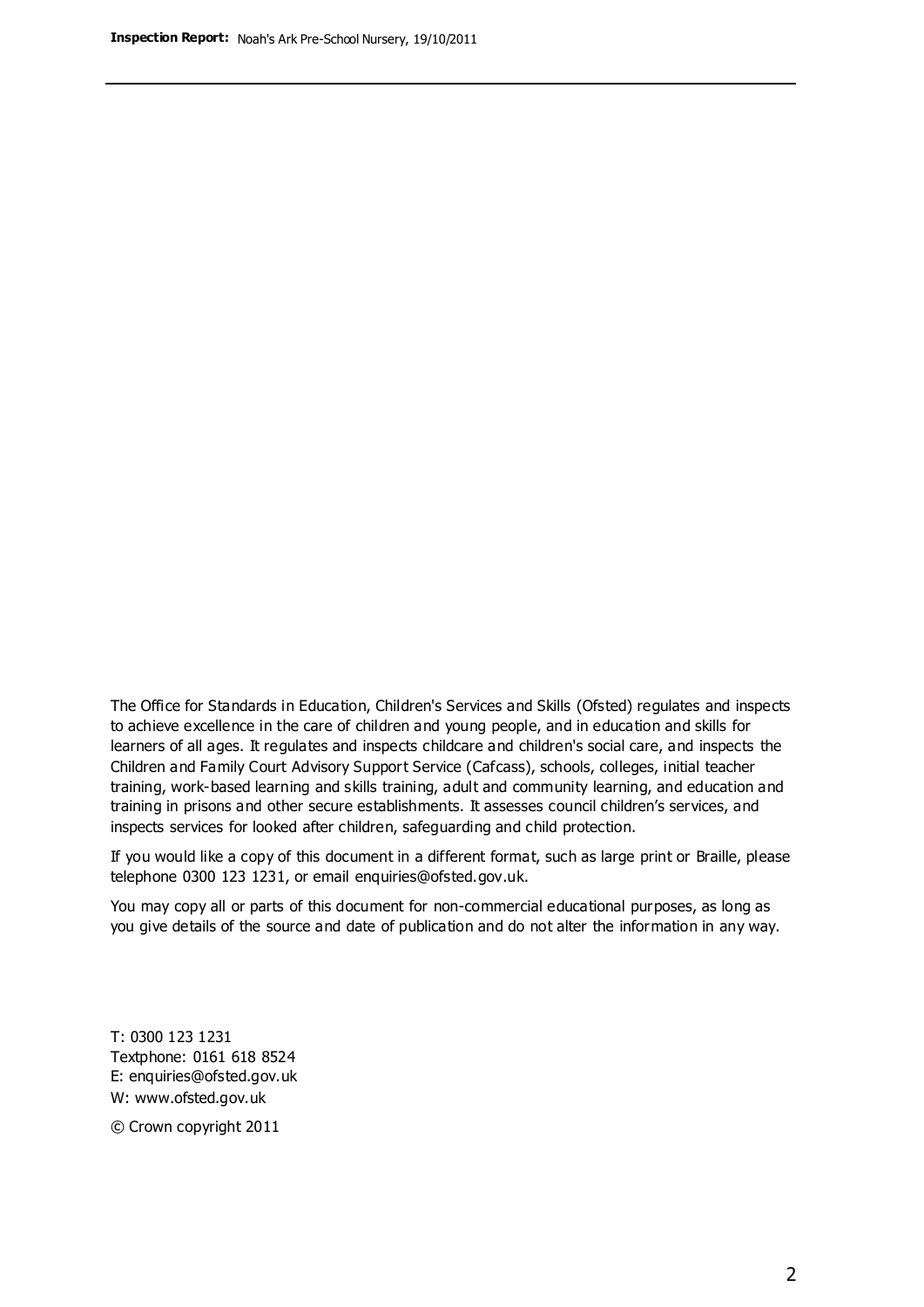### **Introduction**

This inspection was carried out by Ofsted under Sections 49 and 50 of the Childcare Act 2006 on the quality and standards of the registered early years provision. 'Early years provision' refers to provision regulated by Ofsted for children from birth to 31 August following their fifth birthday (the early years age group). The registered person must ensure that this provision complies with the statutory framework for children's learning, development and welfare, known as the *Early* Years Foundation Stage.

The provider must provide a copy of this report to all parents with children at the setting where reasonably practicable. The provider must provide a copy of the report to any other person who asks for one, but may charge a fee for this service (The Childcare (Inspection) Regulations 2008 regulations 9 and 10).

Please see our website for more information about each childcare provider. We publish inspection reports, conditions of registration and details of complaints we receive where we or the provider take action to meet the requirements of registration.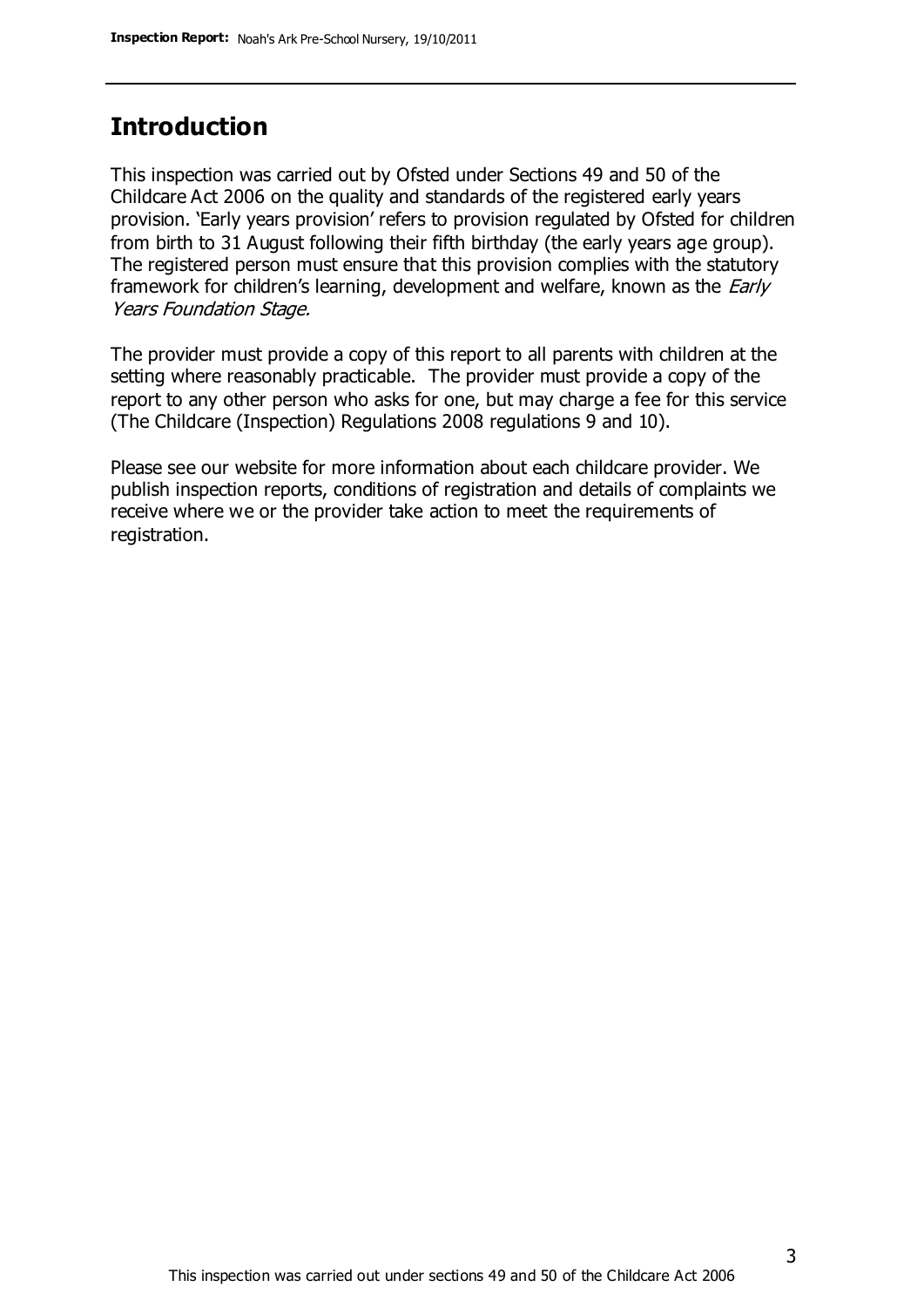# **Description of the setting**

Noah's Ark Pre-School was registered in January 2000 and is run by a management committee. It is situated in the Royal Borough of Kingston Upon Thames. The pre-school operates from a purpose built bungalow within the grounds of Our Lady Immaculate Church. Children have access to two interconnected rooms, a quiet room, three toilets, and a secure outside play area. The premises is within easy reach of local buses, schools, parks and a main line station. The pre-school operates from Monday to Friday, term time only; there are two sessions daily 8.40am until 11.40am and 12.15pm until 3.15pm. A maximum of 24 children may attend the pre-school at any one time, aged from two years to five years. There are currently 48 children on roll. The pre-school is funded for the provision of some free early education for three- and four-year-olds. The preschool employs seven staff, one of whom is working towards an early years qualification. Two staff are qualified at level 3 and four staff are qualified to at least level 4, one of whom is has early years professional status. The pre-school supports children with special educational needs and/or disabilities and children who learn English as an additional language. The pre-school is registered on the Early Years Register. The pre-school is affiliated to the Catholic church and admission priority is given to baptised Catholic children.

### **The overall effectiveness of the early years provision**

Overall the quality of the provision is outstanding.

The pre-school provides extremely high quality care and education overall for children, so they make outstanding progress. Partnerships with parents, the local school and other agencies are a key strength. These contribute substantially to making sure that the needs of all children are met, along with any additional support needs. The pre-school successfully provides an excellent service that is inclusive to all families. Self-evaluation is highly effective and as a result, staff show that they have the capacity to make on-going improvements to the already high quality provision.

## **What steps need to be taken to improve provision further?**

To further improve the high quality early years provision the registered person should consider:

expanding resources to encourage children to apply skills appropriate for their age in ICT.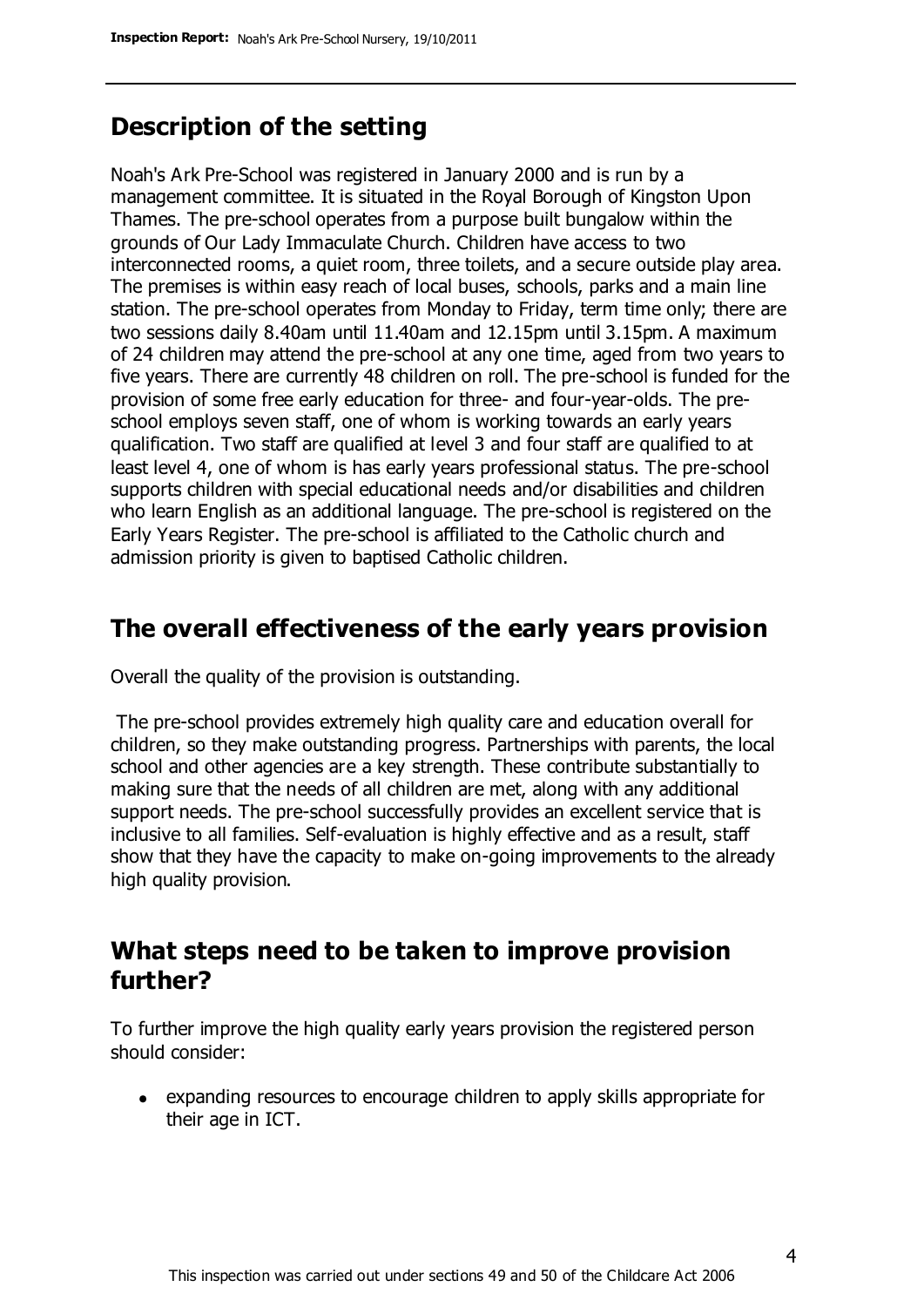# **The effectiveness of leadership and management of the early years provision**

Staff fully safeguard children as all receive regular training, are well informed about their responsibilities for protecting children and do so most competently. Highly effective recruitment procedures are in place and staff hold appropriate qualifications. Robust risk assessments help keep children safe. Children are remarkably aware of how to keep themselves safe. All of the required policies and procedures are clear, in place and implemented extremely effectively. Selfevaluation is accurate, reflects the rigorous monitoring of what the pre-school does well and identifies any areas for development, such as for ICT. Management has high aspirations for quality through on-going improvement. They are outstandingly successful in inspiring the staff team to maintain high standards and continuous improvement.

Staff provide an enriching and inviting environment for children. The premises are exceedingly well organised in order to meet the needs of all children. Environments encourage their curiosity and independent learning. The outstanding deployment of staff at the pre-school further protects children's safety and provides important support for each child. Staff show a clear commitment to the children which means that they are extremely well cared for and are making rapid progress in their development. Staff have a comprehensive understanding of the Early Years Foundation Stage. As a result planning provides all children, including those with additional needs, with exciting and flexible experiences, which cover the six areas of learning. Portfolios of children's progress are very well organised; sensitive observations, assessments and photographs illustrate clearly excellent progress towards the early learning goals.

Staff work extremely closely with parents to gain a thorough understanding of each child's circumstances, abilities and needs, enabling them to identify and value each child. Consequently, children settle easily and are tremendously confident in their play and learning. The pre-school staff keenly encourage parental participation in a variety of ways, establishing an excellent partnership with them. For example, staff invite parents into the pre-school to read books and share stories with the children, to be a part of, and enjoy, children's learning. Staff have an exceptionally clear understanding of how to work successfully with parents and other agencies to support the inclusion of children with identified special educational needs and/or disabilities. They have established highly effective links with the local primary school. These successful communications help all children's confident move to the next stage of their learning.

# **The quality and standards of the early years provision and outcomes for children**

All children show an exceptionally strong sense of security and feel safe within the pre-school, because of the excellent organisation and staff expectations. Consequently, children are very happy and exceptionally well behaved as their individual needs are extremely well met. The children confidently explore their environment with ease and try new experiences enthusiastically. They develop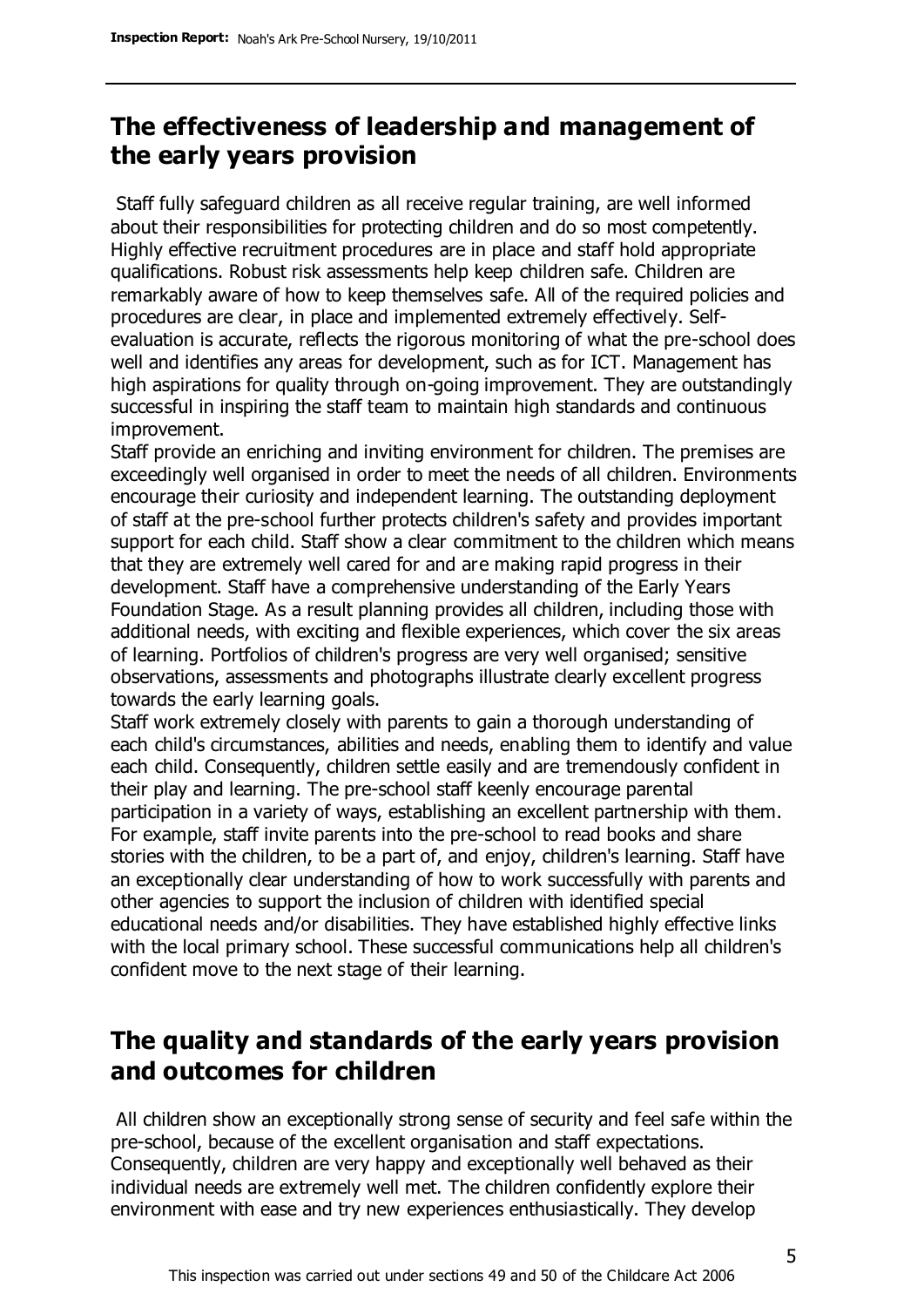excellent concentration skills and work determinedly to complete tasks, using their own ideas and imaginations to develop their creations. Children's personal and social skills are outstandingly well developed. From their early days at pre-school, children are highly confident in their relationships with others; for example, as they spontaneously co-operate with each other to clear away the toys and activities at the end of the session, knowing what staff expect from them.

Staff organise indoor and outdoor environments to cover all six required areas of learning, that successfully motivate children to learn. Children thoroughly enjoy applying their new skills, for example, problem solving when using intricate threading reels and laces. Children speak with confidence and listen attentively to each other. They use a computer competently, but have few other chances to use ICT. Children show consistently high levels of independence in their play and activities, as they freely choose what they wish to do. They satisfy their curiosity as they use a wide range of interesting resources indoors and out. Consequently, children establish a good basis for their future development and learning. Children develop their senses and physical skills as they access an excellent range of natural play materials. They take charge of their own learning, using their initiative to move equipment as they wish to build a 'stage' with chairs for the 'audience' and put on a brief 'show'. Children are able to strengthen their creative and imagination skills with high quality resources, such as an abundance of dressing up clothes that represent traditional dress of many cultures from around the globe. The pre-school offers a wealth of opportunity for children to express their independence. Staff promote children's good health to an exceedingly high standard. Children make excellent progress in learning the importance of following a healthy diet and the benefits of exercise. Staff provide healthy snacks contributing to a balanced diet; for example, a selection of fruit and crackers at snack time. Staff make first class use of this time to discuss healthy eating with children. Children delight in taking on responsibility. They use tools extremely carefully, such as tongs to serve snack to themselves and each other. Hygiene is maintained to a high standard; a large majority of children clean their own hands after toileting and painting activities, without reminders. There is ample opportunity for children to use their physical skills in the outside area, on the quality equipment provided; for example, large climbing frames, tunnels and bikes. Children are eager to be outside.

Children demonstrate exemplary behaviour; staff are excellent role models. Children behave in ways that are safe for themselves and each other. They receive praise and encouragement throughout the day. Children are happy and consider each other as they make choices about what they want to play with. Overall, this inspiring and enriching environment clearly has a significant impact on the children's learning and development.